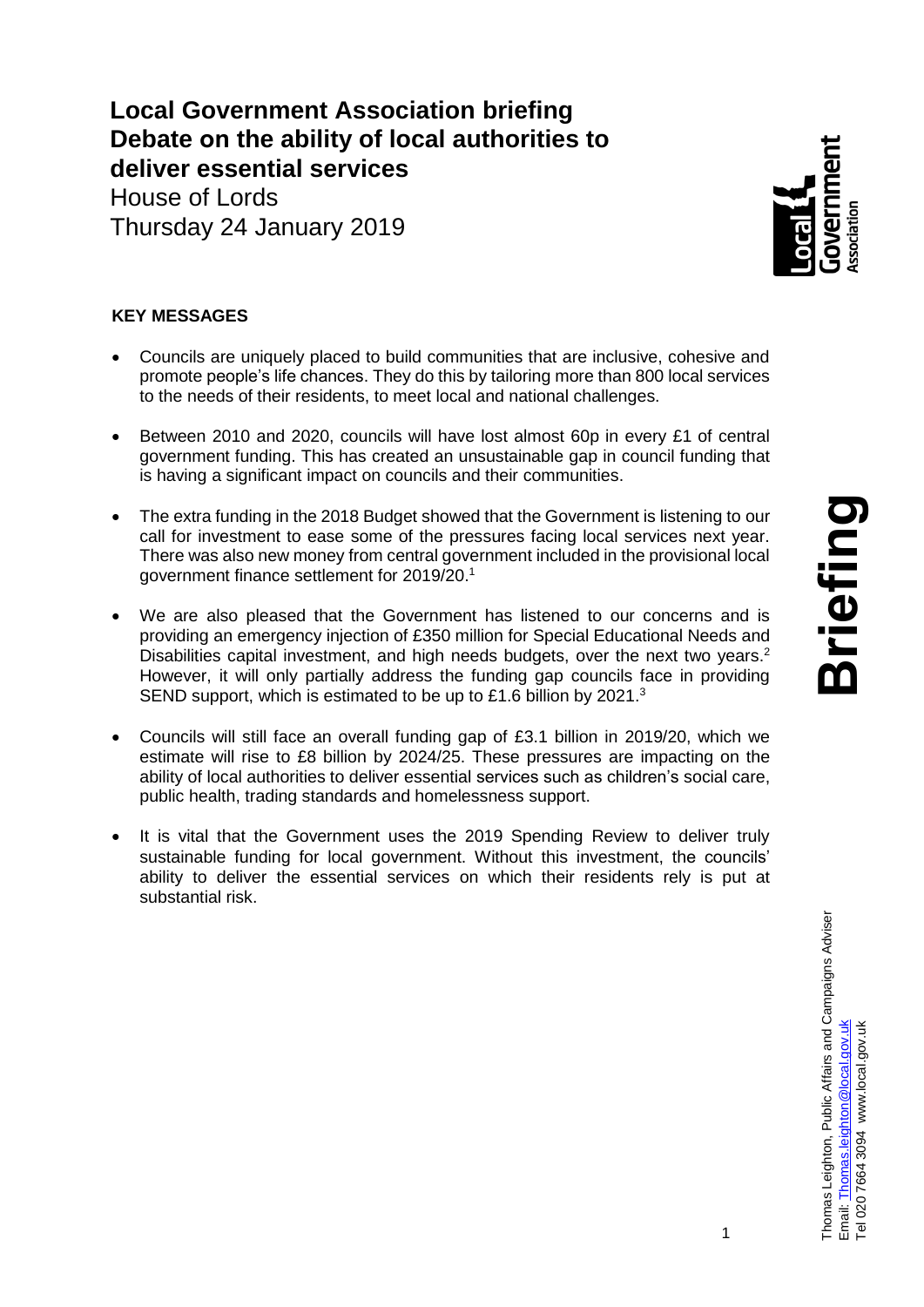### **FURTHER INFORMATION**

This briefing contains an overview of Local Government Association analysis of the overall funding gap facing local government up to 2024/25, as well as some specific services where demand is rising.

#### *The local government funding gap*

Between 2010 and 2020, councils will have lost almost 60p in every £1 of central government funding. This has created an unsustainable gap in council funding that is having a significant impact on the services which local authorities deliver in their communities.

Councils will face an overall funding gap of over £3.1 billion in 2019/20, which we estimate will rise to £8 billion by 2024/25. This gap reflects the minimum funding needed to sustain services at current levels and does not assume the reinstatement of services that have been cut, or significant service improvements.

There are now acute financial pressures facing a range of essential services, including adult social care, children's services, and trading standards, as outlined below in this briefing.

Our latest analysis demonstrates the pressures facing some vital council services:

- adult social care faces a funding gap of £1.03 billion in 2019/20 and £3.6 billion in 2024/25;
- children's services face a funding gap of £949 million in 2019/20, and £3.1 billion in 2024/25;
- homelessness support (including temporary accommodation) faces a gap of £110 million in 2019/20, and £421 million in 2024/25;

Rising demand for key statutory services such as social care and public health will continue to threaten other crucially important services our communities rely on, including libraries, cleaning streets and maintaining green spaces.

The extra funding in the 2018 Budget showed that the Government is listening to our call for investment to ease some of the pressure facing local services next year. This included an additional one-off £650 million for children and adults, and £420 million for roads funding.<sup>4</sup>

There was some further one-off funding from central government included in the provisional local government finance settlement for 2019/20. This includes up to £20 million to ensure no changes to the New Homes Bonus threshold, and £152.9 million to cancel negative Revenue Support Grant. The Government also made some money available through the Rural Services Delivery Grant, and returned £180 million of topsliced funding to councils from the business rates retention levy account.<sup>5</sup> This money is welcome but is not sufficient to bridge the gap in 2019/20, and as one-off funding, does not address the long-term pressures facing local services.

It is absolutely vital that the 2019/20 final local government finance settlement and the 2019 Spending Review deliver additional funding for local government. This will go some way to enabling councils to play a full part in the prosperity of the nation, as well as to support the delivery of, and reduce the wider costs on public services.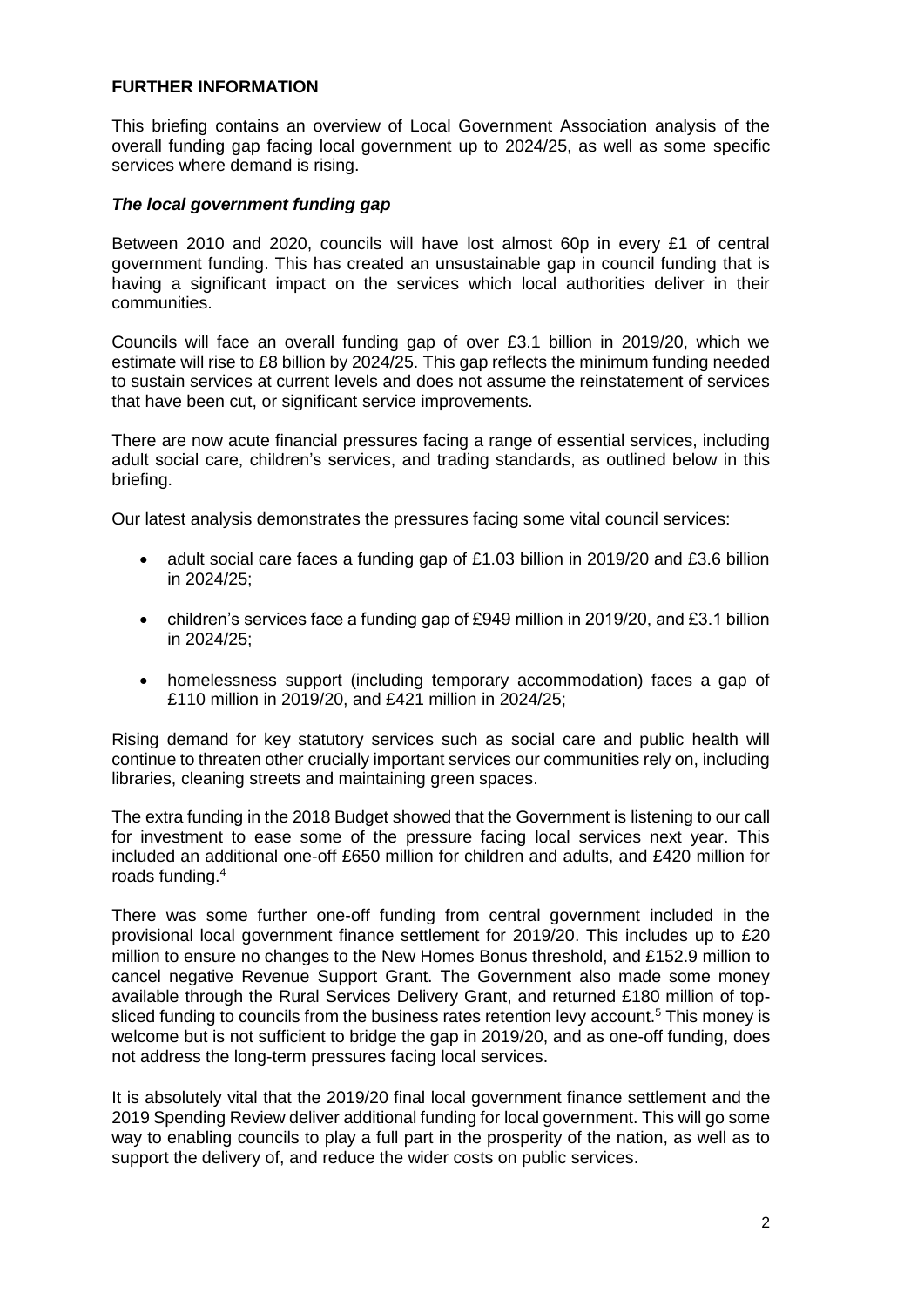## *Councils' ability to deliver essential services*

### *Adult social care*

Our latest analysis indicates that adult social care faces a funding gap of £1.03 billion in 2019/20 and £3.6 billion in 2024/25.

The adult social care and support sector is at breaking point and this is having a series of negative impacts. It is impacting on the quality of life of people who have care needs. It is also creating a fragile provider market, putting workforce and unpaid family carers under further strain, and impacting on social care's ability to help mitigate demand pressures on the NHS.

A sustainable NHS is not possible without a sustainable social care sector. If the NHS is going to thrive over the next 70 years, we need to make sure our social care services are properly funded and sustainable. To do this we need cross-party consensus and cooperation on the future of adult social care.

The delayed publication of the Government's social care green paper is disappointing. In the absence of the Government's green paper, the LGA produced its own. This was intended to stimulate a nationwide debate about how best to fund the care we want to see in all our communities for adults of all ages and how our wider care and health system can be better geared towards supporting and improving people's wellbeing. *'The lives we want to lead: the LGA green paper for adult social care and wellbeing'* was published in July 2018 and posed a series of questions covering social care, public health and wider wellbeing.<sup>6</sup>

The response to our green paper has been significant. We have received more than 540 submissions and gathered valuable insights from individuals and organisations through public polling and focus groups. Our response to the consultation which we published last November, recommended that in consulting on the shape of, and sustainable funding for, social care through its green paper, the Government should make the case for increases in Income Tax and/or National Insurance, or a social care premium.<sup>7</sup>

### *Children's services*

Our latest analysis reveals that children's services face a funding gap of £949 million in 2019/20, and £3.1 billion in 2024/25.

A recent assessment of children's services shows that a total of 133 out of 152 councils (88 per cent) or almost nine out of 10 councils were forced to spend more money than they had planned to on children's social care in the last year (2017/18). This amounted to an overspend of £806 million. The number of councils spending more than they budgeted for indicates the immense pressure they are under to support vulnerable children and young people.

This increase in spend is primarily driven by large increases in the number of children and young people in receipt of services from children's social care, and particularly those in receipt of targeted, statutory, child protection support:

- Social workers are now starting new cases for more than 1,000 children every day on average, more than half of which are for abuse or neglect<sup>8</sup>.
- The total number of looked after children reached a new high of 75,420 in 2017/18, representing the biggest annual rise of children in care in eight years. An average of 88 children are now entering the care of local authorities every day<sup>9</sup>.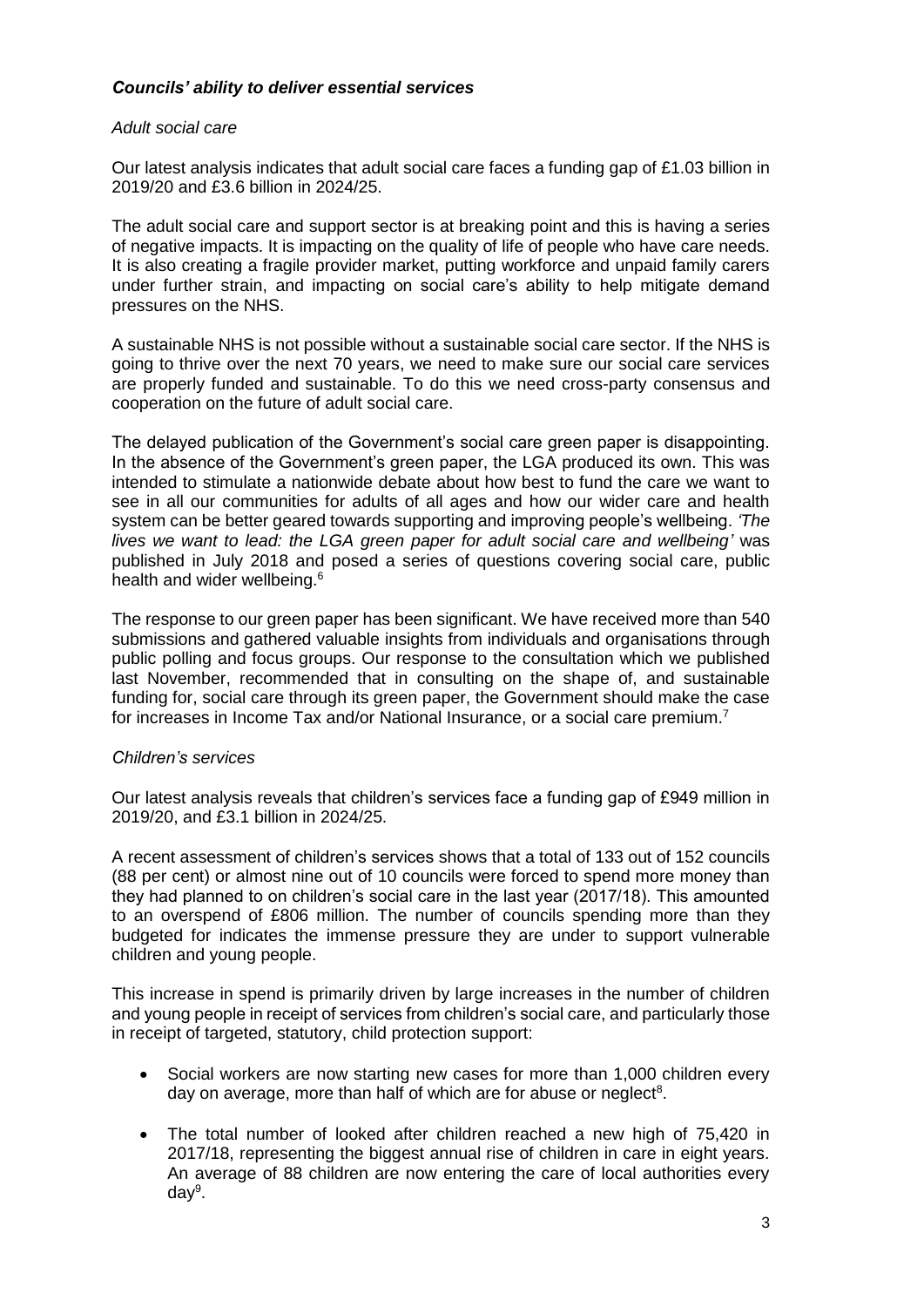- The number of child protection enquiries has increased by 158 per cent in 10 years, from 76,800 in 2007/08 to 198,090 in 2017/18. <sup>10</sup> Councils are now starting more than 500 child protection enquiries every day on average.<sup>11</sup>
- The number of children on child protection plans has increased by 84 per cent in a decade, from 29,200 on 31 March 2008 to 53,790 on 31 March 2018. This equates to almost 25,000 additional children now supported by councils through plans. 12

We were encouraged by the inclusion of new money for children's social care in the 2018 Budget.<sup>13</sup> The announcement of £84 million over five years to expand children's social care programmes in 20 areas is a small step in the right direction, and the flexibility to use £410 million of additional funding for social care in 2019/20 on adult and children's services is a further acknowledgement of the pressures facing councils.

However, while any additional investment is welcome, we are clear that this will do little to alleviate the immediate and future pressures on services for some of the most vulnerable children and families. We will continue to campaign for a long-term sustainable funding solution in the Spending Review.

### *SEND*

Councils are particularly concerned about the proposed changes to high needs funding which will reduce council and school flexibility to make additional funding available where there are rising demand pressures for special educational needs and disability (SEND) support. The proportion of pupils with SEND who attend special schools continues to increase. The LGA commissioned Isos Partnership, an independent consultancy, to undertake research looking at the high needs funding pressures facing councils. While it was good the Government announced money for SEND in December 2018, councils still face an estimated funding gap of up to £1.6 billion by 2021.<sup>14</sup> We are concerned that unless sustainable funding is made available, councils will not be able to meet their statutory duties to support children with SEND.

# *Trading Standards*

Trading standards, environmental health and licensing teams support local businesses by helping explain legislation around regulation and protecting them from rogue traders. Councils ensure that resource is focused on working with higher risk activities and noncompliant businesses.

Analysis by the Chartered Trading Standards Institute (CTSI) shows that since 2010/11, the average budget for trading standards services has nearly halved. In 2017/18, local authority trading standards had on average £785,000 to carry out vital enforcement work, down from over £1.34 million at the start of the decade.<sup>15</sup>

These severe financial pressures have been borne out in a sharp reduction in the number of trading standards officers helping to keep communities safe. The CTSI notes that:

- There was a fall of almost 50 professionally qualified trading standards professionals working within these services in a single year (2016-17).
- The average trading standards service has 9.6 fully qualified officers, making this fall equivalent to the loss of nearly five whole trading standards services in a year.<sup>16</sup>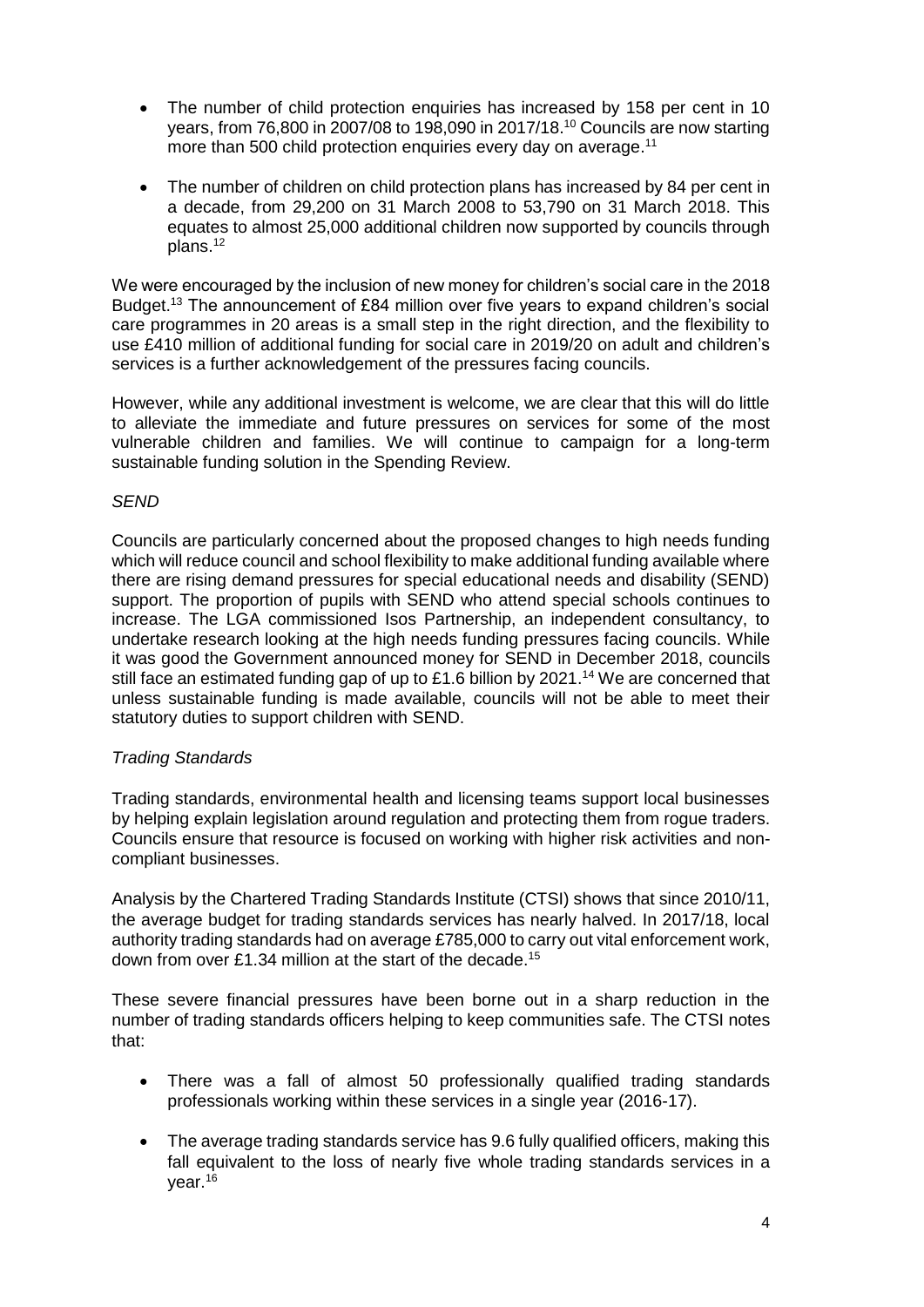A small proportion of the shortfall has been made up by non-qualified officers, often without the technical expertise to carry out the 263 statutory duties involved in protecting the public from harmful goods and practices.

Councils are having to make very difficult decisions about how they prioritise different aspects of trading standards work, and many are unable to cover all of their duties. This is exacerbated by the Government continuing to create new regulatory duties without the resources to match (a recent example is the regulations on wood fire burners). The CTSI highlights that trading standards will often focus on protecting the most vulnerable people targeted by doorstep crime, with very limited resources available to undertake important enforcement work to support businesses. 17

#### *Homelessness*

Our latest analysis demonstrates that homelessness support (including temporary accommodation) faces a funding gap of £110 million in 2019/20, and £421 million in 2024/25.

According to the latest official figures there are 82,310 homeless households, in need of temporary accommodation and other forms of support from local authorities. This number includes over 123,000 children, which represents the highest number of children without a permanent home since 2007.<sup>18</sup> The rising number of people across the country needing support to secure temporary accommodation, or to remain in their homes, is putting a strain on council homelessness budgets which are already facing substantial financial pressures.

The new duties councils have faced in implementing the Homelessness Reduction Act 2017 have put further strain on councils' resources to prevent homelessness. Councils want to make a success of the legislation, but are in need of additional funding to truly do so. The Government must make additional funding a central part of the review into the Act which it is obliged to undertake in 2020.

The causes of homelessness must also be addressed by introducing measures that prevent fewer people from reaching the point of crisis. Among these are a reversal of welfare reform measures and a step-change in the supply of social housing. Moreover, government funding has a heavily centralised approach, comprising numerous, nationally-controlled and disparate pots of funding. This fails to give local authorities the strategic influence needed for them to effectively tackle all forms of homelessness in a coherent, joined-up way. As well as addressing the funding gap, government must ensure that funding is sustainable and flexible.